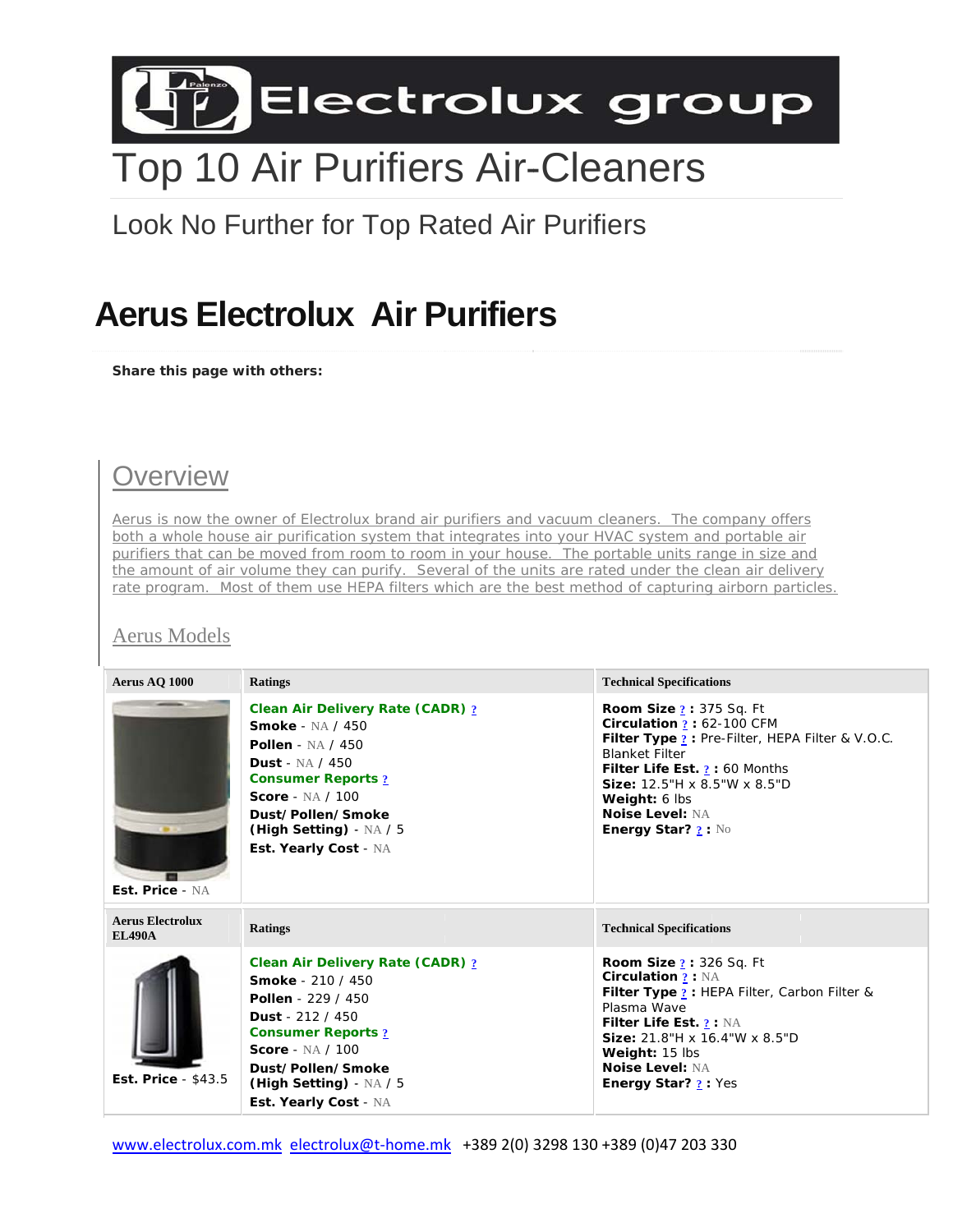# ED Electrolux group

| <b>Aerus Electrolux</b><br><b>EL491A</b>  | <b>Ratings</b>                                                                                                                                                                                                                                              | <b>Technical Specifications</b>                                                                                                                                                                                                                                                                                     |
|-------------------------------------------|-------------------------------------------------------------------------------------------------------------------------------------------------------------------------------------------------------------------------------------------------------------|---------------------------------------------------------------------------------------------------------------------------------------------------------------------------------------------------------------------------------------------------------------------------------------------------------------------|
| Est. Price $-$ \$43.5                     | Clean Air Delivery Rate (CADR) ?<br><b>Smoke</b> - 210 / 450<br><b>Pollen</b> - 229 / 450<br><b>Dust</b> - $212 / 450$<br><b>Consumer Reports ?</b><br><b>Score</b> - NA / 100<br>Dust/Pollen/Smoke<br>(High Setting) - $NA / 5$<br>Est. Yearly Cost - NA   | <b>Room Size <math>?</math>: 326 Sq. Ft</b><br><b>Circulation 2: NA</b><br>Filter Type ? : HEPA Filter, Carbon Filter &<br>Plasma Wave<br>Filter Life Est. ? : NA<br>Size: 21.8"H x 16.4"W x 8.5"D<br>Weight: 15 lbs<br><b>Noise Level: NA</b><br><b>Energy Star?</b> $?$ : Yes                                     |
| <b>Aerus Electrolux</b><br><b>EL500A</b>  | <b>Ratings</b>                                                                                                                                                                                                                                              | <b>Technical Specifications</b>                                                                                                                                                                                                                                                                                     |
| Est. Price - NA                           | Clean Air Delivery Rate (CADR) ?<br><b>Smoke</b> - 261 / 450<br><b>Pollen</b> - $253 / 450$<br><b>Dust</b> - $262 / 450$<br><b>Consumer Reports ?</b><br>Score - $NA / 100$<br>Dust/Pollen/Smoke<br>(High Setting) - $NA / 5$<br>Est. Yearly Cost - NA      | <b>Room Size <math>?</math>: 405 Sq. Ft</b><br><b>Circulation ?: NA</b><br>Filter Type ? : HEPA Filter & Carbon Filter<br>Filter Life Est. $2 : NA$<br>Size: 24.3"H x 17.6"W x 10.1"D<br>Weight: 17.4 lbs<br>Noise Level: 26-57.1 db<br><b>Energy Star?</b> $?$ : Yes                                               |
| <b>Aerus Electrolux</b><br><b>EL500AX</b> | <b>Ratings</b>                                                                                                                                                                                                                                              | <b>Technical Specifications</b>                                                                                                                                                                                                                                                                                     |
| Est. Price - NA                           | Clean Air Delivery Rate (CADR) ?<br><b>Smoke</b> - 261 / 450<br><b>Pollen</b> - $253 / 450$<br><b>Dust</b> - $262 / 450$<br><b>Consumer Reports 2</b><br><b>Score</b> - NA / 100<br>Dust/Pollen/Smoke<br>(High Setting) - $NA / 5$<br>Est. Yearly Cost - NA | <b>Room Size <math>?</math>: 405 Sq. Ft</b><br><b>Circulation ?: NA</b><br><b>Filter Type ?</b> : HEPA Filter, Carbon Filter &<br>Plasma Wave<br>Filter Life Est. $2 : NA$<br><b>Size:</b> 24.3"H x 17.6"W x 10.1"D<br><b>Weight:</b> $17.4$ lbs<br><b>Noise Level: 26-57.1 db</b><br><b>Energy Star?</b> $?$ : Yes |
| <b>Aerus Electrolux</b><br><b>EL500AZ</b> | <b>Ratings</b>                                                                                                                                                                                                                                              | <b>Technical Specifications</b>                                                                                                                                                                                                                                                                                     |
| Est. Price -<br>\$310.25                  | Clean Air Delivery Rate (CADR) ?<br><b>Smoke</b> - 261 / 450<br><b>Pollen</b> - $253 / 450$<br><b>Dust</b> - $262 / 450$<br><b>Consumer Reports ?</b><br><b>Score</b> - NA / 100<br>Dust/Pollen/Smoke<br>(High Setting) - $NA / 5$<br>Est. Yearly Cost - NA | <b>Room Size <math>?</math>: 405 Sq. Ft</b><br><b>Circulation <u>?</u></b> : NA<br>Filter Type ? : HEPA Filter, Carbon Filter &<br>Plasma Wave<br>Filter Life Est. $2:3-12$ Months<br>Size: 24.3"H x 17.6"W x 10.1"D<br>Weight: 23 lbs<br><b>Noise Level: 26-57.1 db</b><br>Energy Star? ? : Yes                    |
| <b>Aerus Electrolux</b><br><b>EL510A</b>  | <b>Ratings</b>                                                                                                                                                                                                                                              | <b>Technical Specifications</b>                                                                                                                                                                                                                                                                                     |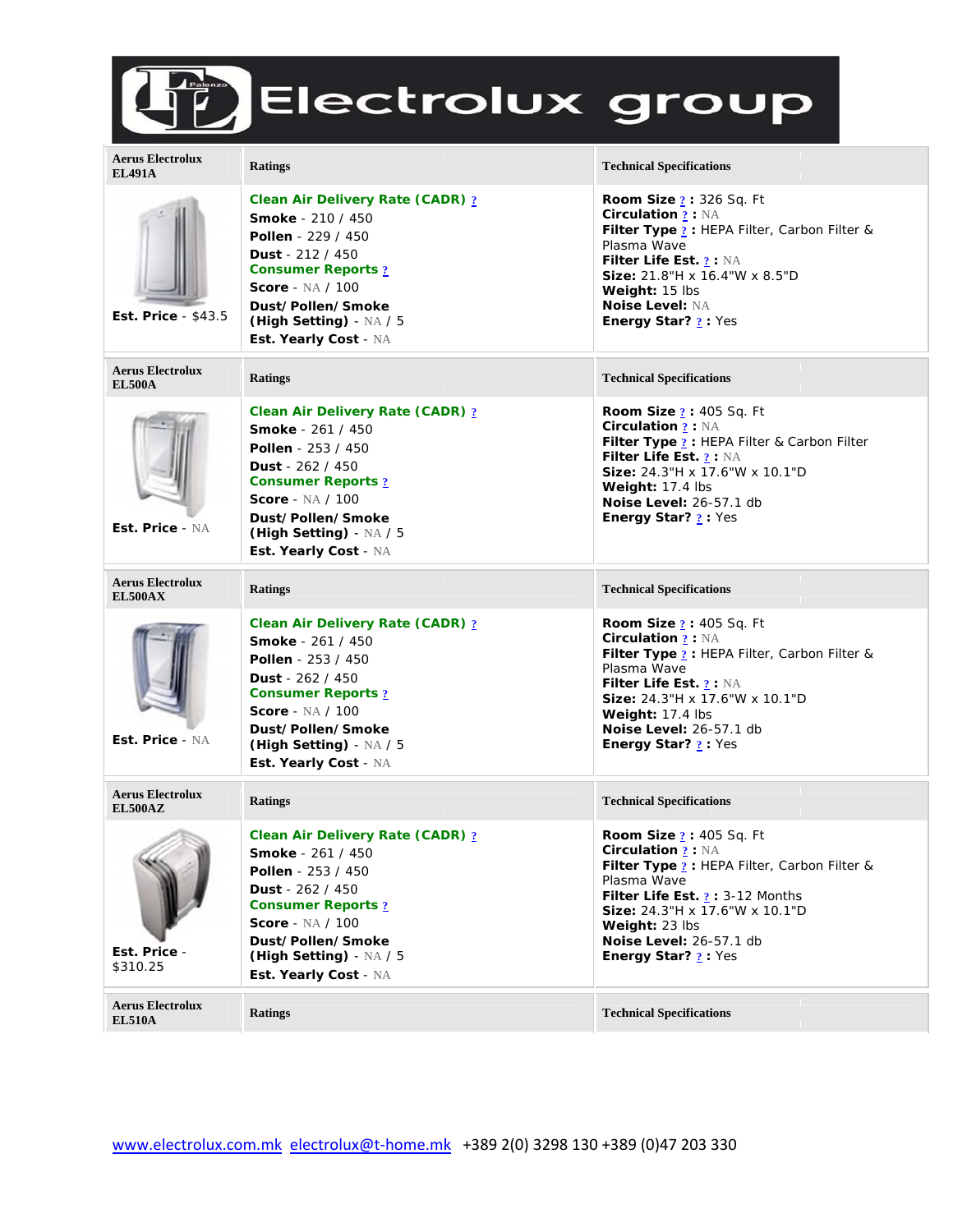

| Est. Price - NA                  | Clean Air Delivery Rate (CADR) ?<br><b>Smoke - NA / 450</b><br><b>Pollen</b> - NA / 450<br><b>Dust</b> - NA / 450<br><b>Consumer Reports ?</b><br>Score - $NA / 100$<br>Dust/Pollen/Smoke<br>(High Setting) - $NA / 5$<br>Est. Yearly Cost - NA             | <b>Room Size ?: 710 Sq. Ft</b><br><b>Circulation ?: NA</b><br>Filter Type ? : Carbon Filter & Electrostatic Filter<br>Filter Life Est. $2:12$ Months<br>Size: 19"H x 18.5"W x 10.5"D<br>Weight: 20 lbs<br>Noise Level: 31 db<br><b>Energy Star?</b> $? : \mathbb{N}$                           |
|----------------------------------|-------------------------------------------------------------------------------------------------------------------------------------------------------------------------------------------------------------------------------------------------------------|------------------------------------------------------------------------------------------------------------------------------------------------------------------------------------------------------------------------------------------------------------------------------------------------|
| <b>Aerus Electrolux</b><br>Z7040 | <b>Ratings</b>                                                                                                                                                                                                                                              | <b>Technical Specifications</b>                                                                                                                                                                                                                                                                |
| Est. Price - NA                  | <b>Clean Air Delivery Rate (CADR) ?</b><br><b>Smoke - NA / 450</b><br><b>Pollen</b> - NA / 450<br><b>Dust</b> - NA / 450<br><b>Consumer Reports ?</b><br><b>Score</b> - NA / 100<br>Dust/Pollen/Smoke<br>(High Setting) - $NA / 5$<br>Est. Yearly Cost - NA | <b>Room Size ?: 710 Sq. Ft</b><br><b>Circulation ?: NA</b><br>Filter Type ? : Carbon Filter & Electrostatic Filter<br>Filter Life Est. $2:12$ Months<br>Size: 19"H x 18.5"W x 10"D<br>Weight: 20 lbs<br>Noise Level: 31 db<br>Energy Star? ? : No                                              |
| Aerus G <sub>2</sub>             | <b>Ratings</b>                                                                                                                                                                                                                                              | <b>Technical Specifications</b>                                                                                                                                                                                                                                                                |
| Est. Price - NA                  | Clean Air Delivery Rate (CADR) 2<br><b>Smoke - NA / 450</b><br>Pollen - $NA / 450$<br>Dust - $NA / 450$<br><b>Consumer Reports ?</b><br><b>Score</b> - NA / 100<br>Dust/Pollen/Smoke<br>(High Setting) $- NA / 5$<br>Est. Yearly Cost - NA                  | <b>Room Size 2: 2500 Sq. Ft</b><br>Circulation $? : 344$ CFM<br>Filter Type ? : Pre-Filter, HEPA Filter & Carbon<br><b>Blanket Filter</b><br>Filter Life Est. $2:60$ Months<br>Size: 25"H x 15.75"W x 14"D<br>Weight: 27 lbs<br><b>Noise Level: NA</b><br><b>Energy Star?</b> $? : \mathbb{N}$ |

| Air Purifier Noise Chart - Decibel Ratings of Common Sounds |                     |  |  |
|-------------------------------------------------------------|---------------------|--|--|
| Source                                                      | Decibel Rating (dB) |  |  |
| Falling leaves                                              | $0 - 10$            |  |  |
| Whisper                                                     | $10 - 20$           |  |  |
| Soft music                                                  | $20 - 30$           |  |  |
| Mosquito buzz                                               | 40-50               |  |  |
| Normal voices                                               | 50-70               |  |  |
| Traffic sounds                                              | 70-80               |  |  |
| Vacuum cleaner                                              | 80-90               |  |  |
| Thunder                                                     | 90-100              |  |  |
| Chain saw                                                   | 110-120             |  |  |
| Rock concert                                                | 120-130             |  |  |
|                                                             |                     |  |  |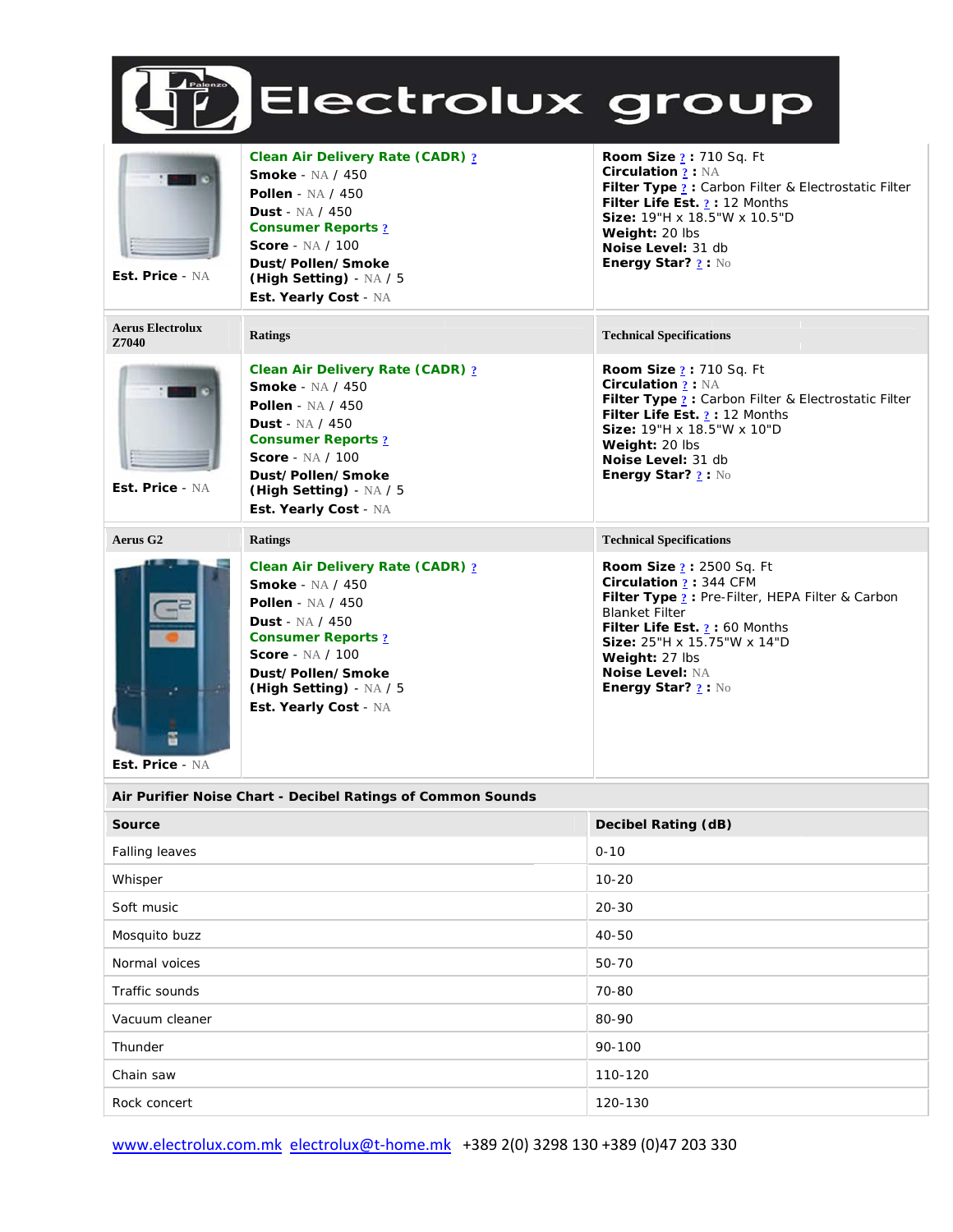

Pain threshold (jet take off)

130-140

Perforation of ear drum (gun shot)

160 and higher

### **Aerus Company Info**

Swedish Company Electrolux -- with reputation for quality vacuum cleaners -- was acquired in 2003 by Aerus, a privately held LLC owned by the investment firm Engles Urso Follmer. The parent company converted the Electrolux retail stores into Aerus franchises, which promotes its product lines through scheduling in-home demonstrations. Aerus is located in Dallas, Texas, and run by direct marketing specialist Joseph Urso.

#### Aerus/Electrolux Criticism

Critics claim that Aerus "specializes in marketing, not manufacturing" and claims the company "rebrands outsourced products." The disclaimer on the Aerus website states that they do not honor warranties on any Aerus products th purchased over the Internet, especially through sites like eBay, because they claim "these products are typically stolen, used or rebuilt," and their only authorized products available online are replacement filters and supplies.

Prices for Aerus air purifiers are not listed in their literature, so you must contact a franchise dealer for a demonstration. A number of Electrolux air purification products are offered online by dealers not affiliated with Aerus that have different specifications and list specific prices. **Purification Technology** 

Air purification products made by Electrolux and promoted by Aerus remove particulates down to 0.3 microns and achieve 99.97% air stream purification and have a 5-year limited warranty. All motors have "silent operation" and rank high in quality performance.

## Aerus Air Electrolux Purifier Models

The Electrolux EL491A Oxygen3 PlasmaWave HEPA Air Purifier retails for \$329.99 and measures  $\bullet$ 21.8 x 16.4 x 8.5 inches, weighs 15 pounds and covers 326 square feet, or a small room. The unit uses a 3-stage filtration process which includes activated carbon, true HEPA filtration, and PlasmaWave technology that uses an electrostatic attraction system. The unit has EnergyStar certification and a low noise level of 2.6 dB when in sleep mode.

The Electrolux Brisa 510A/Z7040 Electrostatic Air Cleaner retails for \$399.00 and measures  $\bullet$ 19x19x12.5 inches, weighs 20 pounds and covers 710 sgare feet. This powerful unit combines an ionizer with an electrostatic filter and activated carbon filter. An electronic display shows readings